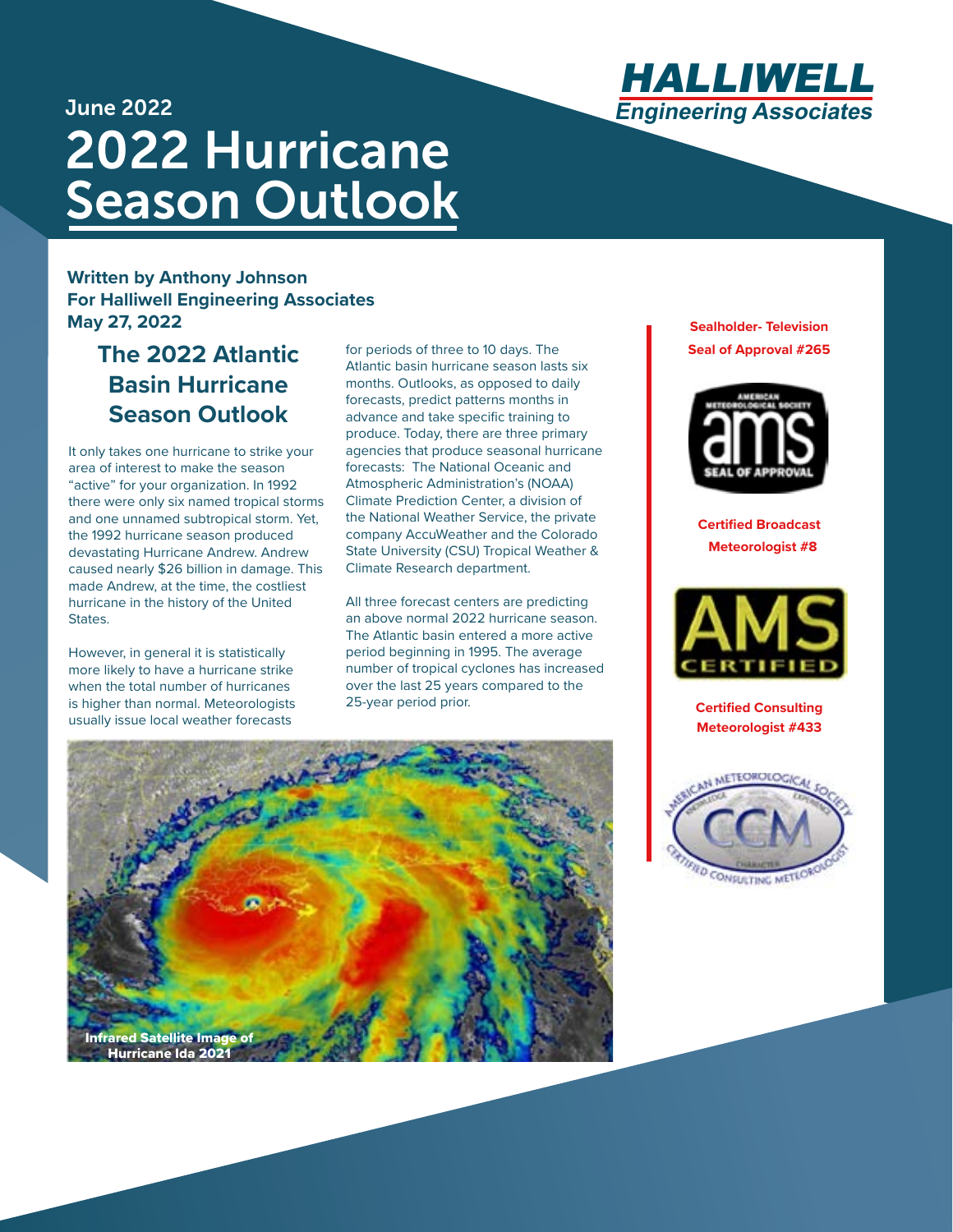#### **Table 1 CSU Forecast for 2022 Hurricane Activity**

| <b>Forecast Parameters</b> | <b>CSU Forecast</b> | <b>Average</b> |
|----------------------------|---------------------|----------------|
|                            | for 2022            | for 1991-2020  |
| Named Storms               | 19                  | 14.4           |
| Named Storm Days           | 90                  | 69.4           |
| Hurricanes                 | 9                   | 72             |
| Hurricane Days             | 35                  | 27.0           |
| Major Hurricanes           | 4                   | 32             |
| Major Hurricane Days       | 9                   | 74             |
| <b>Accumulated Cyclone</b> | 160                 | 123            |
| Fnerav+                    |                     |                |

Starting in 1984, Dr. William Gray of Colorado State University documented that there were large-scale factors that influenced the total number of hurricanes and tropical storms in the Atlantic hurricane basin. He continued to refine those forecasting features over the years and many of the same features are incorporated into the NOAA seasonal hurricane forecast.

There are three large scale factors that make the atmosphere more conducive for hurricane development. Wind shear, which is the change in wind direction and speed with height, prevents hurricanes from concentrating their heat energy near the core. So, if wind shear is expected to be high, there will likely be fewer hurricanes. If wind shear is expected to be low, there will likely be more hurricanes than normal. High surface water temperatures are conducive to hurricane development since the source of energy for hurricanes is warm surface water. Mid-level moisture is also an important factor in hurricane development. If the air is dry in the mid-levels, the atmosphere prevents hurricanes from converting warm water at the surface into energy above the surface.



Figure 1 Official NOAA 2022 Atlantic Hurricane Season Outlook

The last ten years have seen great improvement in the verification of hurricane outlooks made in the spring. NOAA's spring 2022 prediction is:

- 14 to 21 named storms, compared with an annual average of 14.4.
- Six to 10 hurricanes, compared with an annual average of 7.2.
- Three to six major hurricanes, compared with an annual average of 3.2.

Furthermore, NOAA stated that there is a 65 percent chance of an above-normal season, a 25 percent chance of a near-normal season and a 10 percent chance that it will be below normal.

NOAA's outlook is similar to other research institutions and private companies. Colorado State University, for example, is predicting 19 named storms, with a 71 percent chance that the United States will be hit by a major hurricane. Similarly, AccuWeather, the private forecast company based in State College, Pa., is expecting 16 to 20 named storms.

### Factors Indicating an Active 2022 Season

Sea surface temperatures and deep reservoirs of ocean water. - Water temperatures in the Gulf of Mexico and western Atlantic are running 1 to 3 degrees above average.

#### 2. The loop current.

- The Loop Current is an area of warm water that travels up from the Caribbean, past the Yucatan Peninsula, and into the Gulf of Mexico. The current is also known as the Florida current as it flows through the Florida Strait, into the Gulf Stream, and heads north up the eastern coast of the United States. - When a tropical cyclone moves over the Loop Current the storm can increase rapidly in strength as it draws energy from the warm water.

- This year, the Loop Current looks remarkably similar to the way it did in 2005, the year Hurricane Katrina crossed the Loop Current before devastating New Orleans. (See Figure 2 and 3)

#### 3. La Niña.

- The El Niño/La Niña Southern Oscillation (ENSO) is a cyclical warming and cooling of the equatorial Pacific Ocean.

- Usually, the pendulum swings between warm Pacific Ocean
- conditions (El Niño) and cold Pacific Ocean conditions (La Niña). - El Niño occurs on average every two to seven years, and
- episodes typically last nine to 12 months.

- The average length of time for a La Niña event is 5 months to a year and a half.

- This year, La Niña is entering a rare third straight year. A La Niña sets up a chain reaction that reduces hurricanes in the Eastern North Pacific (off the coast of west Mexico) and favors increased Atlantic hurricane activity.

#### 4. Wind Shear.

- Wind shear is a change of wind speed or direction with height. Too much shear can disrupt the storm's circulation and concentration of energy near the center.

El Niño occurs on average every two to seven years, and episodes typically last nine to 12 months.

- During La Niña summers, usually wind shear is reduced over the tropical Atlantic. The lack of significant shear will make it easier for hurricanes to form and remain stronger for longer.